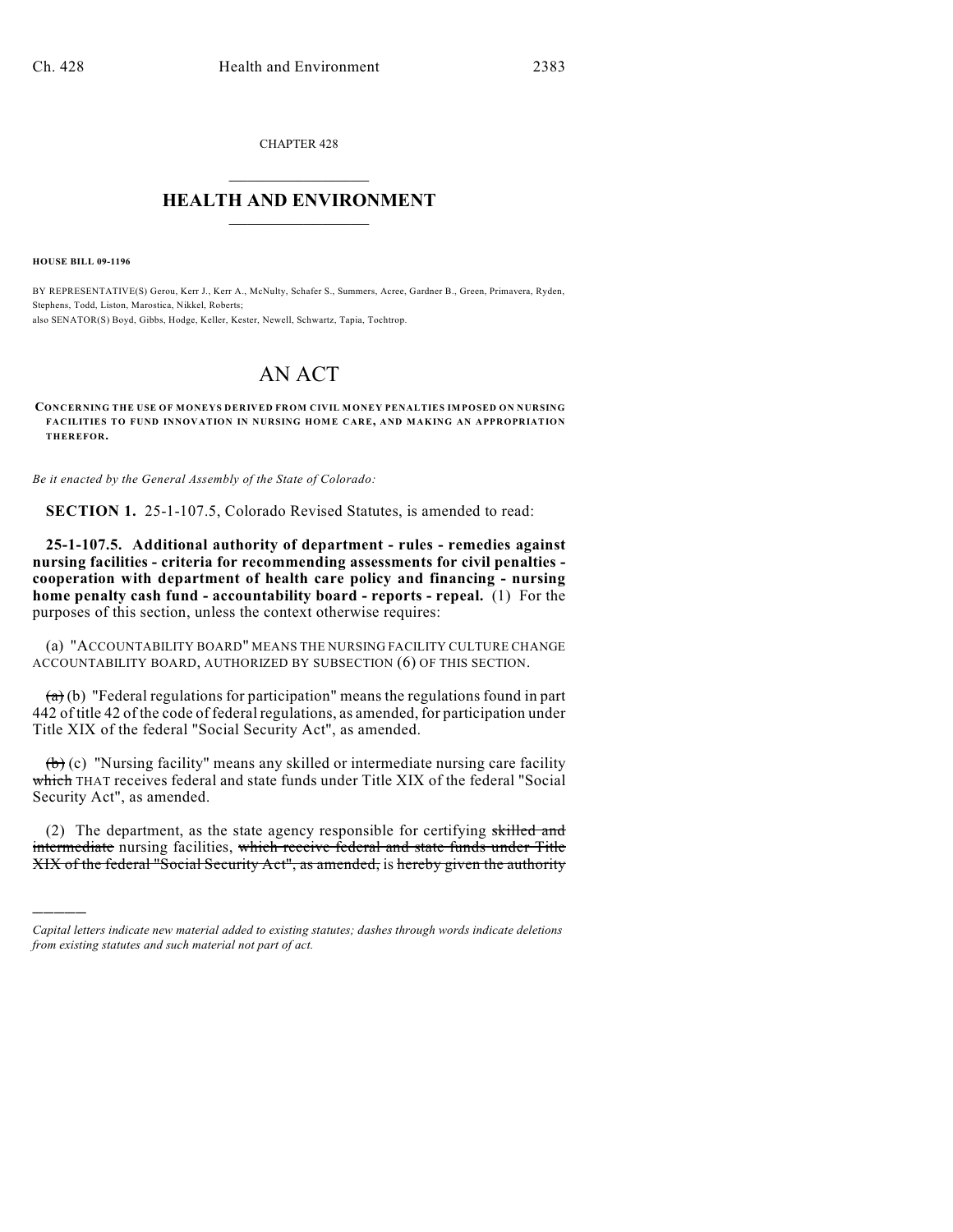2384 Health and Environment Ch. 428

AUTHORIZED to adopt rules and regulations necessary to establish a series of remedies in accordance with this section and the federal "Omnibus Budget Reconciliation Act of 1987", Pub.L. 100-203, as amended, which THAT may be imposed by the department of health care policy and financing when a nursing facility violates federal regulations for participation in the medicaid program. The remedies which are established shall include any remedies required under federal law and shall include the imposition of civil money penalties.

(3) (a) In accordance with rules and regulations promulgated under this section, the department is authorized to recommend to the department of health care policy and financing an appropriate civil money penalty based on the nature of the violation. Any penalties recommended shall not be less than one hundred dollars nor more than ten thousand dollars for each day the facility is found to be in violation of the federal regulations. Penalties assessed shall include interest at the statutory rate.

(b) The department shall adopt criteria for determining the amount of the penalty to be recommended for assessment. Such THE criteria shall include, but need not be limited to, consideration of the following factors:

(I) The period of time over DURING which the violation occurred;

(II) The frequency of the violation;

(III) The nursing facility's history concerning the type of violation for which the penalty is assessed;

(IV) The nursing facility's intent or reason for the violation;

(V) The effect, if any, of the violation on the health, safety, security, or welfare of the residents OF THE NURSING FACILITY;

(VI) The existence of other violations, in combination with the violation for which the penalty is assessed, which THAT increase the threat to the health, safety, security, or welfare of the residents OF THE NURSING FACILITY;

(VII) The accuracy, thoroughness, and availability of records regarding the violation which THAT the nursing facility is required to maintain; and

(VIII) The number of additional related violations occurring within the same time span PERIOD as the violation in question.

(c) (I) In the event IF the department finds that a violation is life threatening to one or more residents or creates a direct threat of serious adverse harm to the health, safety, security, rights, or welfare of one or more residents, THE DEPARTMENT OF HEALTH CARE POLICY AND FINANCING SHALL IMPOSE a penalty shall be imposed for each day the deficiencies which THAT constitute the violation are found to exist.

(II) Except as provided in subparagraph (I) of this paragraph (c),  $\theta$  THE DEPARTMENT OF HEALTH CARE POLICY AND FINANCING SHALL NOT ASSESS A penalty shall be assessed prior to the date a nursing facility receives written notice from the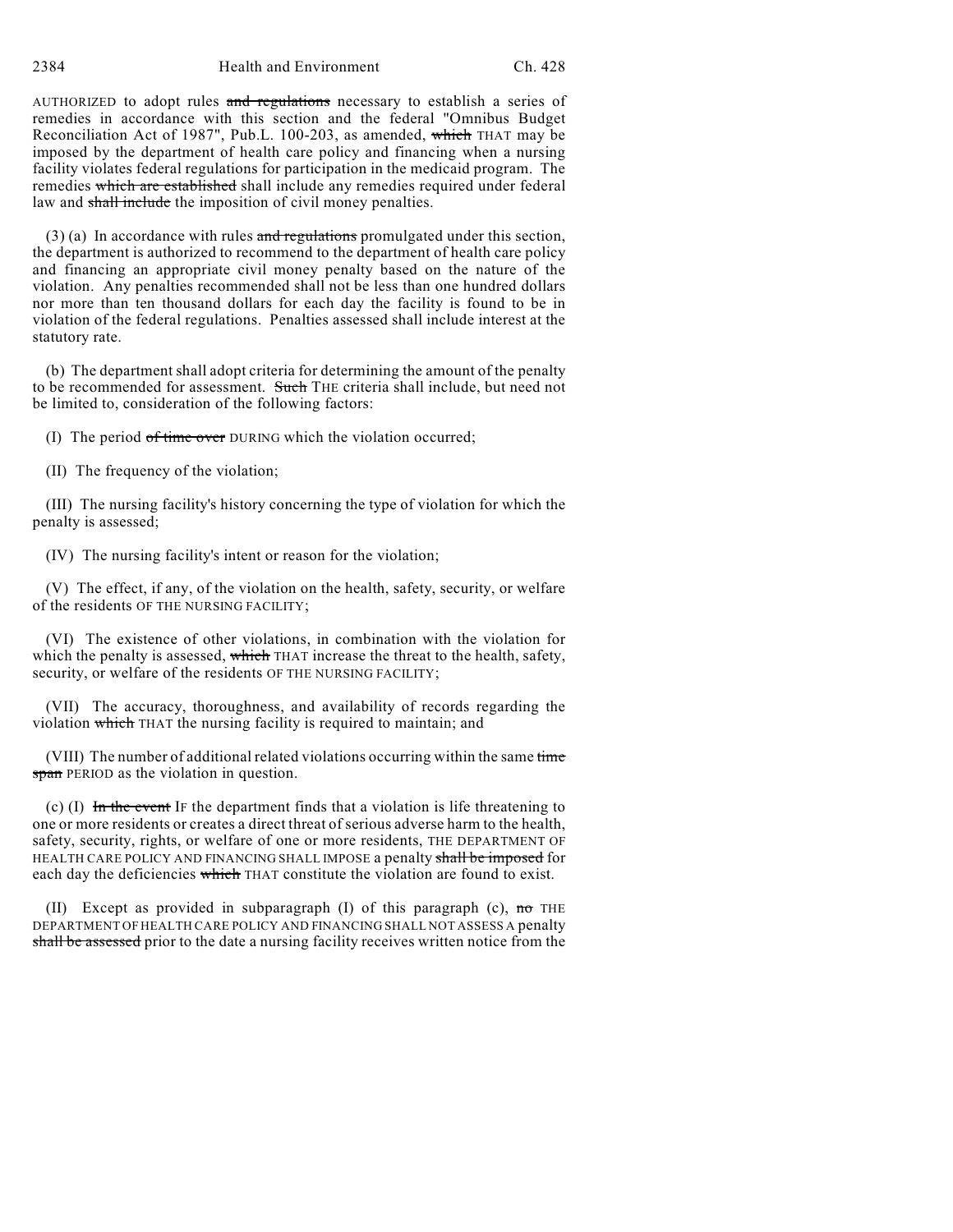department of its recommendation to assess civil money penalties. Such THE DEPARTMENT SHALL PROVIDE THE notice shall be provided to the facility no later than five days after the last day of the inspection or survey during which the deficiencies which THAT constitute the violation were found. The notice shall:

(A) Set forth the deficiencies that are the basis for the recommendation to assess a penalty;

(B) Provide instructions for responding to the notice; and

(C) Provide for the submission of REQUIRE THE NURSING FACILITY TO SUBMIT a written plan of correction. by the nursing facility. The department shall adopt criteria for the submission and approval of written plans of correction BY NURSING FACILITIES AND APPROVAL OF THE PLANS BY THE DEPARTMENT. If the facility acts in a timely and diligent manner to correct the violation in accordance with an approved plan of correction, the department may recommend to the department of health care policy and financing that IT SUSPEND OR REDUCE the penalty be suspended or reduced during the period of correction specified in the approved plan of correction.

(d) Except as provided in sub-subparagraph (C) of subparagraph (II) of paragraph (c) of this subsection (3), THE DEPARTMENT OF HEALTH CARE POLICY AND FINANCING SHALL CONTINUE TO ASSESS any penalty recommended under this section shall continue to be assessed until the department verifies to the department of health care policy and financing that the violation is corrected or until the nursing facility notifies the department that correction has occurred, whichever is earlier. In the event IF THE PENALTY HAS BEEN SUSPENDED OR REDUCED PURSUANT TO SUB-SUBPARAGRAPH (C) OF SUBPARAGRAPH (II) OF PARAGRAPH (c) OF THIS SUBSECTION (3) AND the nursing facility has not corrected the violation, THE DEPARTMENT OF HEALTH CARE POLICY AND FINANCING SHALL REINSTATE the penalty shall be reinstated at an increased amount and shall be retroactively assessed ASSESS THE PENALTY to the date the penalty was suspended.

(4) (a) The department of health care policy and financing, after receiving a recommendation from the department, is authorized to assess, enforce, and collect the civil money penalty pursuant to section 25.5-6-205, C.R.S., for credit to the nursing home penalty cash fund, created pursuant to section 25.5-6-205 (3) (a), C.R.S.

(b) (I) The department of public health and environment and the department of health care policy and financing shall have joint authority for administering the nursing home penalty cash fund; except that final authority regarding the administration of moneys in the fund shall be IS in the department of health care policy and financing.

(II) The authority of both departments includes establishing circumstances under which funds may be distributed in order to protect the health or property of individuals residing in nursing facilities which THAT the department of health care policy and financing has found to be in violation of federal regulations for participation in the medicaid program.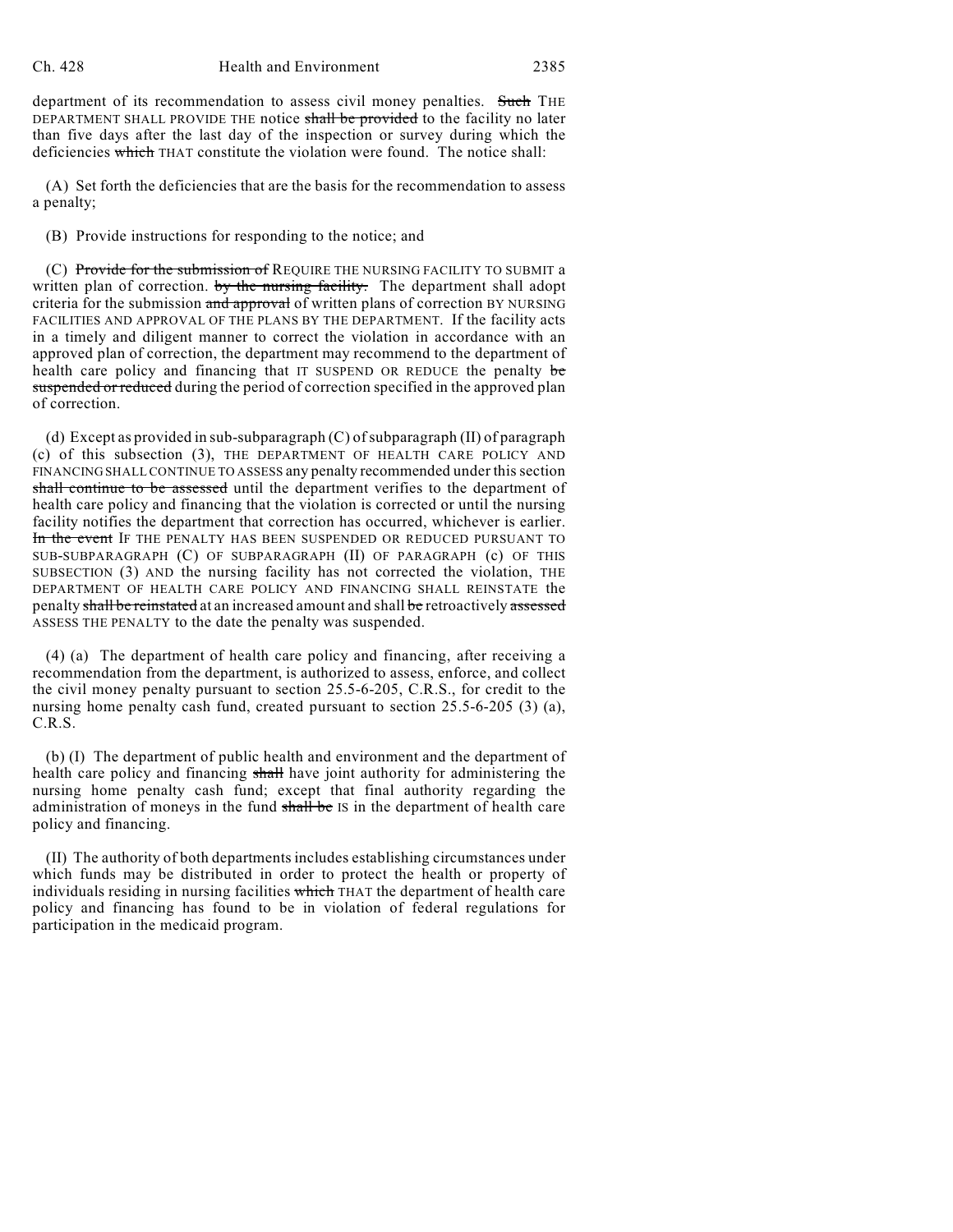(III) The department of health care policy and financing shall promulgate rules and regulations necessary to ensure proper administration of the nursing home penalty cash fund.

(c) Circumstances which shall be considered THE DEPARTMENTS SHALL CONSIDER, as a basis for distribution from the nursing home penalty cash fund, include paying THE FOLLOWING:

(I) THE NEED TO PAY costs to:

 $(H)$  (A) Relocate residents to other facilities WHEN A NURSING FACILITY CLOSES;

 $(H)$  (B) Maintain the operation of a nursing facility pending correction of violations;

 $(HH)$  (C) Close a nursing facility;

 $(HV)$  (D) Reimburse residents for personal funds lost.

(II) MEASURES THAT WILL BENEFIT RESIDENTS OF NURSING FACILITIES BY IMPROVING THEIR QUALITY OF LIFE AT THE FACILITIES, INCLUDING:

(A) CONSUMER EDUCATION TO PROMOTE RESIDENT-CENTERED CARE IN NURSING FACILITIES;

(B) TRAINING FOR STATE SURVEYORS, SUPERVISORS, AND THE STATE AND LOCAL LONG-TERM CARE OMBUDSMAN, ESTABLISHED PURSUANT TO ARTICLE 11.5 OF TITLE 26, C.R.S., REGARDING RESIDENT-CENTERED CARE IN NURSING FACILITIES;

(C) DEVELOPMENT OF A NEWSLETTER AND WEB SITE DETAILING INFORMATION ON RESIDENT-CENTERED CARE IN NURSING FACILITIES AND RELATED INFORMATION; AND

(D) EDUCATION AND CONSULTATION FOR PURPOSES OF IDENTIFYING AND IMPLEMENTING RESIDENT-CENTERED CARE INITIATIVES IN NURSING FACILITIES.

(d) (I) THE DEPARTMENTS SHALL DISTRIBUTE THE FOLLOWING AMOUNTS OF MONEYS IN THE NURSING HOME PENALTY CASH FUND FOR THE PURPOSES DESCRIBED IN SUBPARAGRAPH (II) OF PARAGRAPH (c) OF THIS SUBSECTION (4):

(A) FOR THE 2009-2010 FISCAL YEAR, TWO HUNDRED THOUSAND DOLLARS;

(B) FOR THE 2010-2011 FISCAL YEAR AND EACH FISCAL YEAR THEREAFTER, AN AMOUNT EQUAL TO THE LESSER OF THE AMOUNT SPECIFIED IN A BUDGET APPROVED BY THE ACCOUNTABILITY BOARD OR TWENTY-FIVE PERCENT OF THE MONEYS DEPOSITED INTO THE NURSING HOME PENALTY CASH FUND IN THE IMMEDIATELY PRECEDING FISCAL YEAR.

(II) THE DEPARTMENTS MAY ALLOCATE THE MONEYS SPECIFIED IN THIS PARAGRAPH (d) ON A QUARTERLY BASIS, BUT IN NO CASE SHALL THE TOTAL AMOUNT DISTRIBUTED IN ANY GIVEN FISCAL YEAR EXCEED THE AMOUNT SPECIFIED IN SUBPARAGRAPH (I) OF THIS PARAGRAPH (d).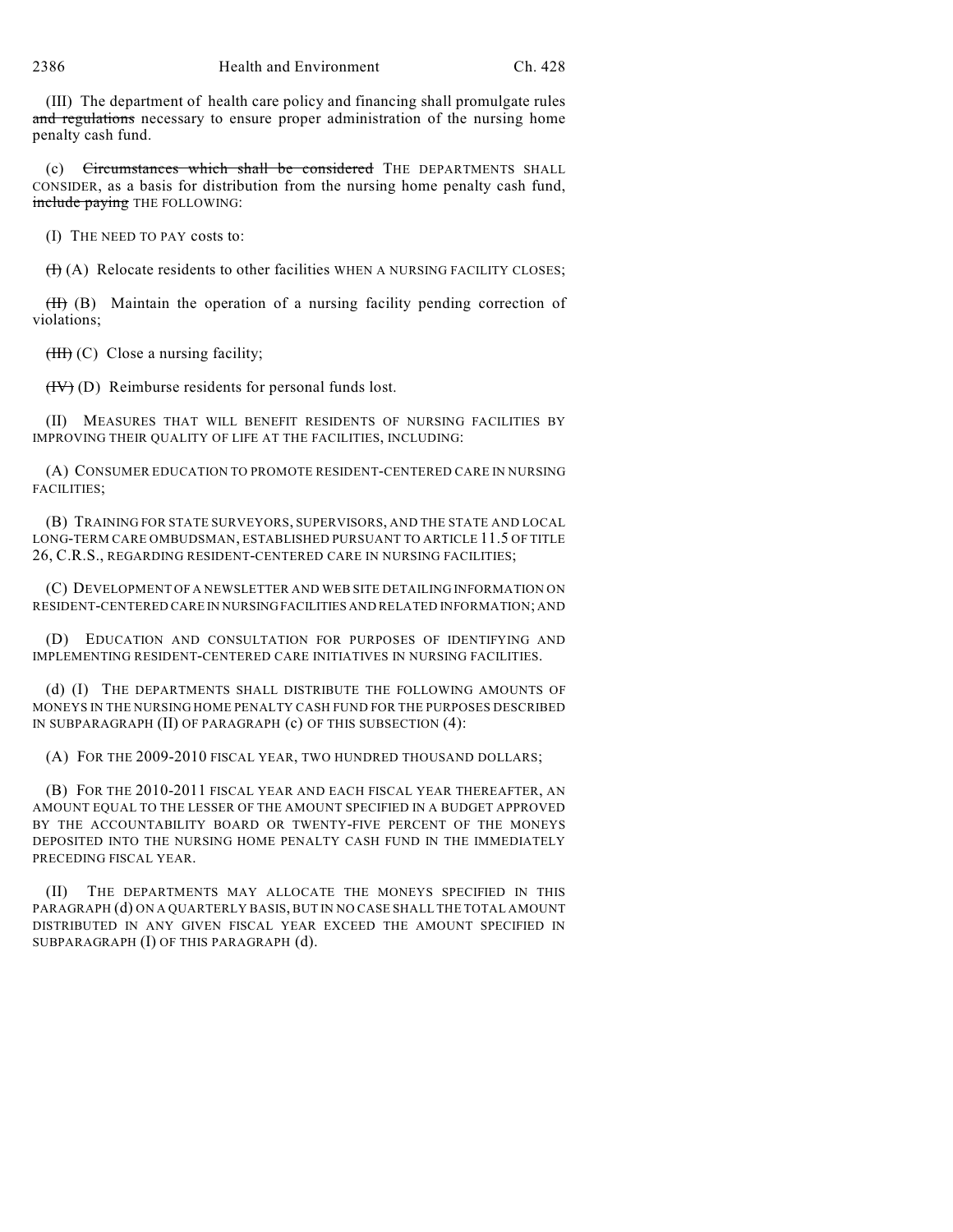## Ch. 428 Health and Environment 2387

(III) NOTWITHSTANDING SUBPARAGRAPH (I) OF THIS PARAGRAPH (d), THE DEPARTMENTS SHALL ENSURE THAT THE BALANCE OF THE NURSING HOME PENALTY CASH FUND DOES NOT FALL BELOW ONE MILLION DOLLARS AS A RESULT OF EXPENDITURES FOR THE PURPOSES DESCRIBED IN SUBPARAGRAPH (II) OF PARAGRAPH (c) OF THIS SUBSECTION (4) AND SHALL NOT DISTRIBUTE MONEYS PURSUANT TO THIS PARAGRAPH (d) FOR SUCH PURPOSES IF MAKING A DISTRIBUTION WOULD CAUSE THE FUND BALANCE TO FALL BELOW THE MINIMUM BALANCE REQUIRED BY THIS SUBPARAGRAPH (III).

(IV) IN DETERMINING HOW TO ALLOCATE THE MONEYS AUTHORIZED TO BE DISTRIBUTED PURSUANT TO THIS PARAGRAPH (d), THE DEPARTMENTS SHALL TAKE INTO CONSIDERATION THE RECOMMENDATIONS OF THE ACCOUNTABILITY BOARD MADE PURSUANT TO PARAGRAPH (c) OF SUBSECTION (6) OF THIS SECTION. IF THE DEPARTMENTS DISAGREE WITH THE RECOMMENDATIONS OF THE ACCOUNTABILITY BOARD, THEY SHALL MEET WITH THE ACCOUNTABILITY BOARD TO EXPLAIN THEIR RATIONALE AND SHALL SEEK TO ACHIEVE A COMPROMISE WITH THE ACCOUNTABILITY BOARD REGARDING THE ALLOCATION OF THE MONEYS. IF A COMPROMISE CANNOT BE ACHIEVED WITH REGARD TO ALL OR A PORTION OF THE MONEYS TO BE DISTRIBUTED, THE MEDICAL SERVICES BOARD CREATED PURSUANT TO SECTION 25.5-1-301,C.R.S., SHALL HAVE THE FINAL AUTHORITY REGARDING THE DISTRIBUTION OF MONEYS FOR WHICH A COMPROMISE HAS NOT BEEN REACHED.

(d) (e) Neither department is authorized under paragraph (b) of this subsection  $(4)$  to THE DEPARTMENTS SHALL NOT utilize moneys from the nursing home penalty cash fund for the purpose of paying its THEIR cost for administering such fund OR FOR ANY ADMINISTRATION COSTS ASSOCIATED WITH ANY SPECIFIC MOVEMENT, ASSOCIATION, OR ORGANIZATION; EXCEPT THAT UP TO TEN PERCENT OF THE MONEYS DISTRIBUTED PURSUANT TO PARAGRAPH (d) OF THIS SUBSECTION (4) MAY BE USED TO PAY THE COST TO ADMINISTER AND OPERATE THE ACCOUNTABILITY BOARD, INCLUDING EXPENSE REIMBURSEMENT FOR ACCOUNTABILITY BOARD MEMBERS.

## (5) Repealed.

(6) (a) NO LATER THAN SEPTEMBER 1, 2009, THE NURSING FACILITY CULTURE CHANGE ACCOUNTABILITY BOARD SHALL BE ESTABLISHED AND OPERATED UNDER THE DEPARTMENT OF HEALTH CARE POLICY AND FINANCING EITHER DIRECTLY OR BY CONTRACT WITH OR GRANT TO ANY PUBLIC AGENCY OR APPROPRIATE PRIVATE NONPROFIT ORGANIZATION. THE DEPARTMENT OF HEALTH CARE POLICY AND FINANCING, IN CONSULTATION WITH STAKEHOLDERS, SHALL DETERMINE THE APPROPRIATE ENTITY TO ADMINISTER THE ACCOUNTABILITY BOARD. THE ACCOUNTABILITY BOARD SHALL BE COMPOSED OF TEN MEMBERS AS FOLLOWS:

(I) THE STATE LONG-TERM CARE OMBUDSMAN OR HIS OR HER DESIGNEE;

(II) THE EXECUTIVE DIRECTOR OF THE DEPARTMENT OF HEALTH CARE POLICY AND FINANCING OR THE EXECUTIVE DIRECTOR'S DESIGNEE;

(III) THE EXECUTIVE DIRECTOR OF THE DEPARTMENT OF PUBLIC HEALTH AND ENVIRONMENT OR THE EXECUTIVE DIRECTOR'S DESIGNEE;

(IV) SEVEN MEMBERS APPOINTED BY THE GOVERNOR AS FOLLOWS: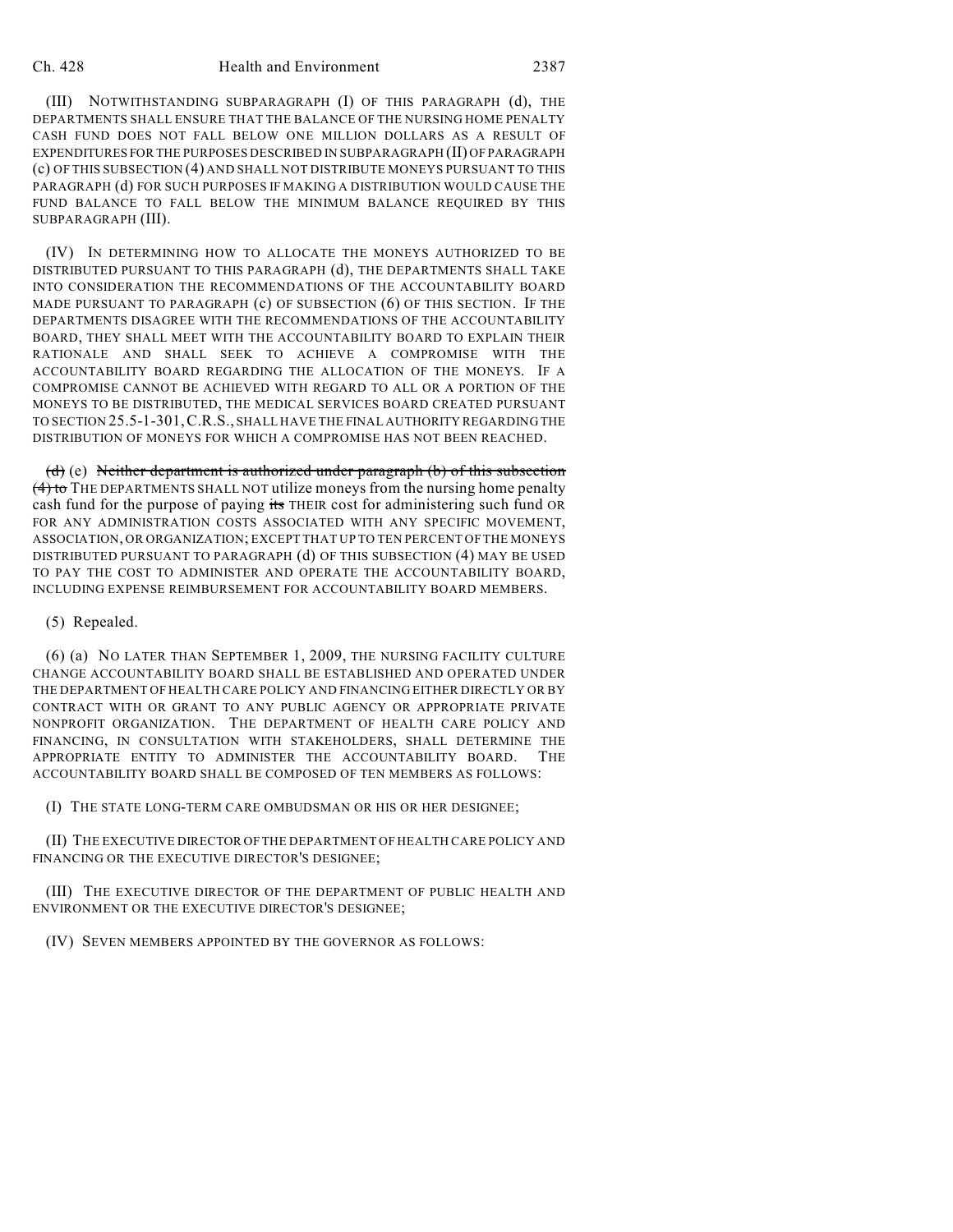(A) THREE MEMBERS CURRENTLY EMPLOYED IN LONG-TERM CARE NURSING FACILITIES;

(B) ONE MEMBER WHO IS OR REPRESENTS A CONSUMER OF LONG-TERM CARE;

(C) ONE MEMBER REPRESENTING THE DISABILITY COMMUNITY WHO IS EITHER A RESIDENT OF A NURSING FACILITY OR A FAMILY MEMBER OF A NURSING FACILITY RESIDENT;

(D) ONE MEMBER REPRESENTING THE BUSINESS COMMUNITY; AND

(E) ONE MEMBER REPRESENTING THE COLORADO CULTURE CHANGE COALITION, OR ITS SUCCESSOR ORGANIZATION.

(b) THE MEMBERS OF THE ACCOUNTABILITY BOARD SHALL SERVE WITHOUT COMPENSATION BUT MAY BE REIMBURSED FOR EXPENSES INCURRED WHILE SERVING ON THE ACCOUNTABILITY BOARD.

(c) THE ACCOUNTABILITY BOARD SHALL REVIEW AND MAKE RECOMMENDATIONS TO THE DEPARTMENTS REGARDING THE USE OF MONEYS IN THE NURSING HOME PENALTY CASH FUND FOR THE PURPOSES DESCRIBED IN SUBPARAGRAPH (II) OF PARAGRAPH (c) OF SUBSECTION (4) OF THIS SECTION.

(d) BY OCTOBER 1, 2010, AND BY EACH OCTOBER 1 THEREAFTER, THE DEPARTMENTS, WITH THE ASSISTANCE OF THE ACCOUNTABILITY BOARD, SHALL JOINTLY SUBMIT A REPORT TO THE GOVERNOR AND THE HEALTH AND HUMAN SERVICES COMMITTEES OF THE SENATE AND HOUSE OF REPRESENTATIVES OF THE GENERAL ASSEMBLY, OR THEIR SUCCESSOR COMMITTEES, REGARDING THE EXPENDITURE OF MONEYS IN THE NURSING HOME PENALTY CASH FUND FOR THE PURPOSES DESCRIBED IN SUBPARAGRAPH (II) OF PARAGRAPH (c) OF SUBSECTION (4) OF THIS SECTION. THE REPORT SHALL DETAIL THE AMOUNT OF MONEYS EXPENDED FOR SUCH PURPOSES, THE RECIPIENTS OF THE FUNDS, THE EFFECTIVENESS OF THE USE OF THE FUNDS, AND ANY OTHER INFORMATION DEEMED PERTINENT BY THE DEPARTMENTS OR REQUESTED BY THE GOVERNOR OR THE COMMITTEES.

(7) (a) SUBPARAGRAPH (II) OF PARAGRAPH (c) OF SUBSECTION (4) OF THIS SECTION, SUBSECTION (6) OF THIS SECTION, AND THIS SUBSECTION (7) ARE REPEALED, EFFECTIVE SEPTEMBER 1, 2016.

(b) PRIOR TO SUCH REPEAL, THE NURSING FACILITY CULTURE CHANGE ACCOUNTABILITY BOARD AND ITS FUNCTIONS, AND THE USE OF MONEYS IN THE NURSING HOME PENALTY CASH FUND FOR THE PURPOSES DESCRIBED IN SUBPARAGRAPH (II) OF PARAGRAPH (c) OF SUBSECTION (4) OF THIS SECTION, SHALL BE REVIEWED PURSUANT TO SECTION 24-34-104, C.R.S.

**SECTION 2.** 24-34-104, Colorado Revised Statutes, is amended BY THE ADDITION OF A NEW SUBSECTION to read:

**24-34-104. General assembly review of regulatory agencies and functions for termination, continuation, or reestablishment.** (47.5) THE FOLLOWING AGENCIES, FUNCTIONS, OR BOTH, SHALL TERMINATE ON SEPTEMBER 1, 2016: THE